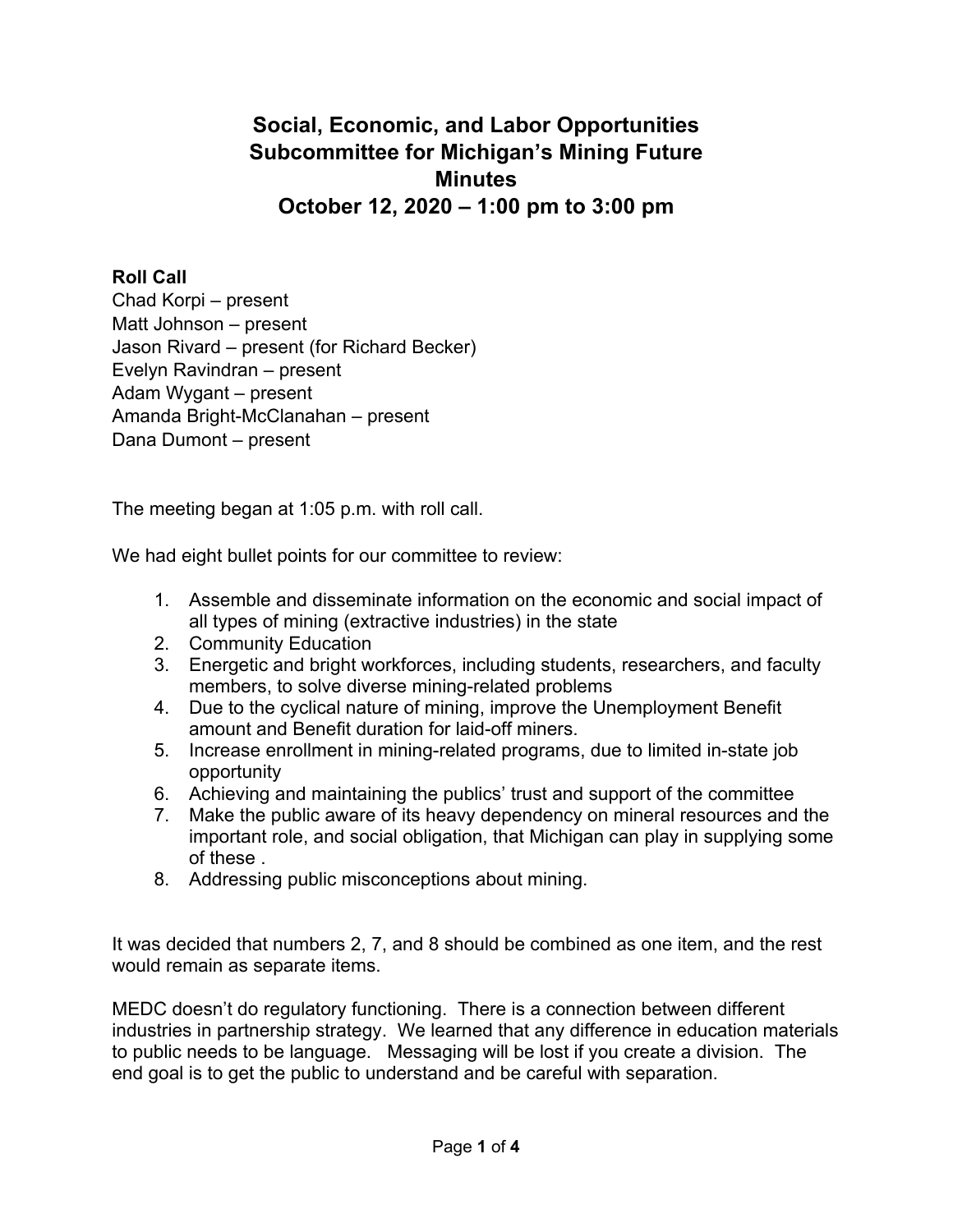Is it the role of the State to promote the mineral industry? It is. How can we be thinking of how the state supports regional partners? MEDC could be there 100% to provide connection point. Regional differentiation will be important especially with gravel and stone operations as opposed to iron ore and nickel mining.

We have to be careful to talk about our strengths for regulation. We have a role with all extractions. We have to not cross over and make it personal. We need to partner with MEDC or other.

The DNR rule is to not promote it. We have lease auctions and want royalties but aren't in a position to do this. It would be cool to see a map of minerals statewide. We should include this in our final report.

EGLE has to be thoughtful about website design and be informative. We have a nice video called *The Day in the Life of Minerals* which shows how we use minerals every day. There is a document that shows there are over 70 minerals that go into making a cell phone. This would be a great example to show the public to educate them.

There are 81 out of 83 counties that have limestone, sand and gravel. It is important that we source these minerals locally. Gypsum mine contributes to everyday life. At Aggregate Associates, they put together boxes of rocks to distribute at schools and anyone else to educate them. If we have minerals to be developed in an economic way, we do things pretty well.

We have to be responsible when mining. There is a brand distinction for doing sustainable mining practice. Can Michigan promote this and recognize companies that do? Right now, there is no sticker given for being a good manager.

We need incentive money for small to medium businesses to look at: training, taking care of workers, and livable wages. This is a great opportunity for the State to partner with companies. The State of Michigan could be a leader but there is lots of work to do. No mine is forever sustainable. Gravel is a great example. Mining alters land and it's not easily reclaimed. When mining is done, the land should be left at its best for future generations.

Skilled trades are important, too. Sustainability is the most important aspect. Around the tenth year of mining is when problems arise. Eagle will see more short term mining; 100% of underground workforce is out of state and now are 50% are from the UP. Where do they go afterwards? How does their skill set qualify them for another job?

There is a need for transferrable credentials, and it will be paramount in industry development. The state can help with this partnership. High school students can participate. They can go to school for free and graduate with a skilled trade or partner with an apprentice program. There is no money for programs to have employees help train kids. We need to look for an opportunity to sustain and grow skilled trades in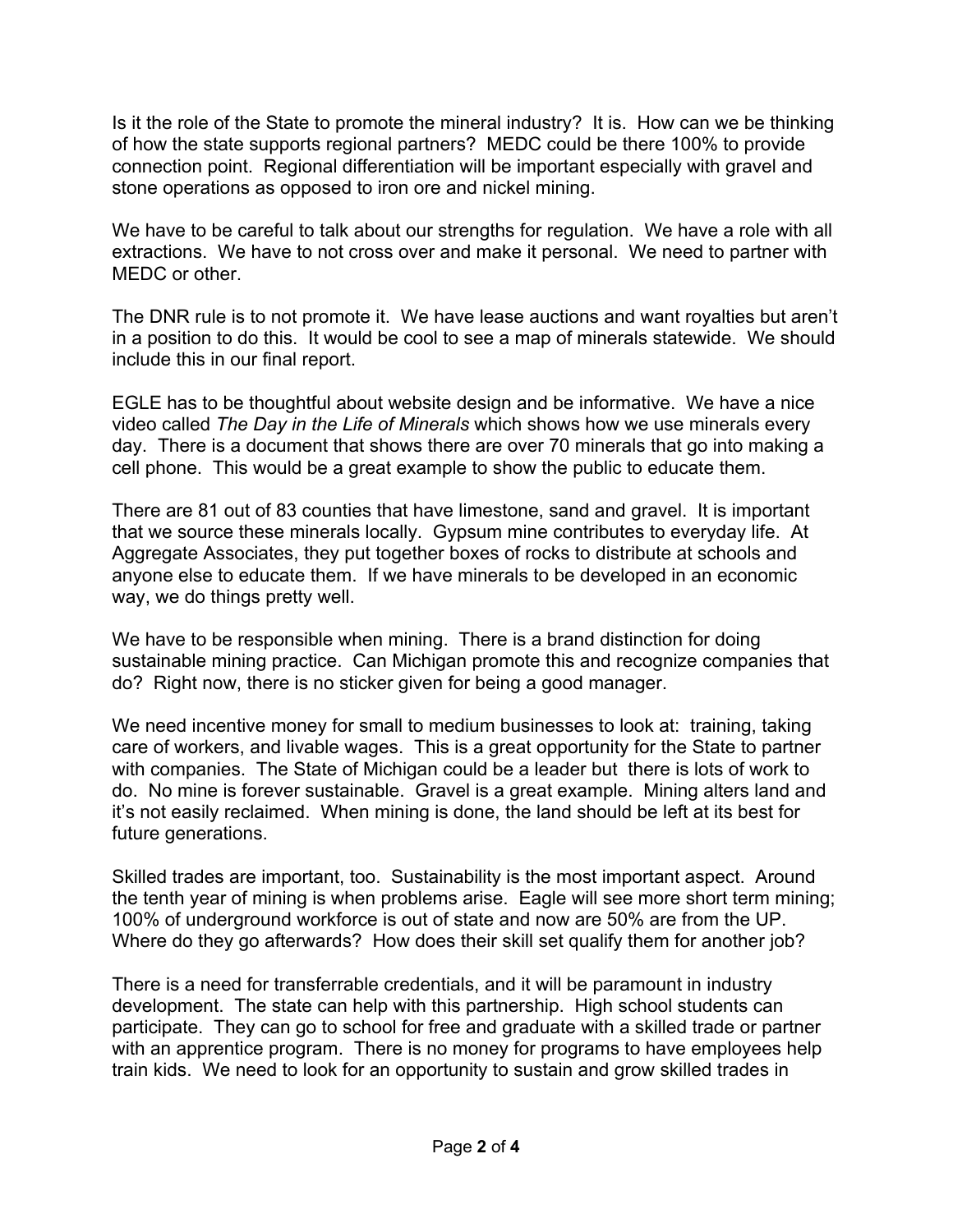Michigan. We could collaborate with the Department of Labor and Economic Opportunity.

The trend of the life of a mine is shorter. Is reclamation being considered when the mine is shorter? The life of the mine does not include reclamation. It includes building sustainability.

What happens with the land when the mine is done? Is there a lot of communities with companies in the UP with timetables with a skill set for the UP and know the timetable of skills needed? Communication needs to happen.

Research and mapping used to put resources together for different universities. There should be companies people could contact for this information. If someone goes from one mine to another, an employee may lose seniority in a union – it happened at Eagle Mine one time. There is a loss of education centers a across the state. One was just built between Marquette and Negaunee. We need to look at skilled trade centers in Michigan and promote opportunities.

How are we helping employees today to be more transferrable in the future? Miners stick around as long as they could. Most miners moved to Minnesota. The ones that went to Minnesota said the range was like the UP. Some moved back; some stayed there and moved their families with them. Mining opportunities in Minnesota are much greater in Minnesota especially in the ore range.

When economies get depressed, metal prices go up. China is controlling minerals right now. We need to pull things together if companies are eyeballing Michigan. We need to look way ahead in the future and pressures in Michigan. The pandemic has accelerated some of these pressures. There is a separate standard for workers with uninterrupted benefit time. Some paid into a different pool to provide better benefits.

Industries in the state of UI benefits need to look at how specialized t his workforce is. Empire Mine idled. Eagle Mine could keep moving. There is no lack of peridot. The group needs to bring more awareness to light. Diversity skill set needs to mirror the TA program but not duplicate it.

We need to increase enrollment. Michigan Tech reinstated their mining program. Maybe they could add a junior program at Gogebic College if they don't have one already. In the UP, the have a middle college program. The coordinator works with students by helping with classes and making sure they stay in the program. They try to maintain this at the college. Eagle paid to keep the coordinator position but will need more sustainable funding.

Trust in the committee matters; we need to make sure the pubic pieces involve the correct stakeholders. This is what you strive for. Any opportunity for people to comment builds trust. Diversity of committee members and ad hoc members make a